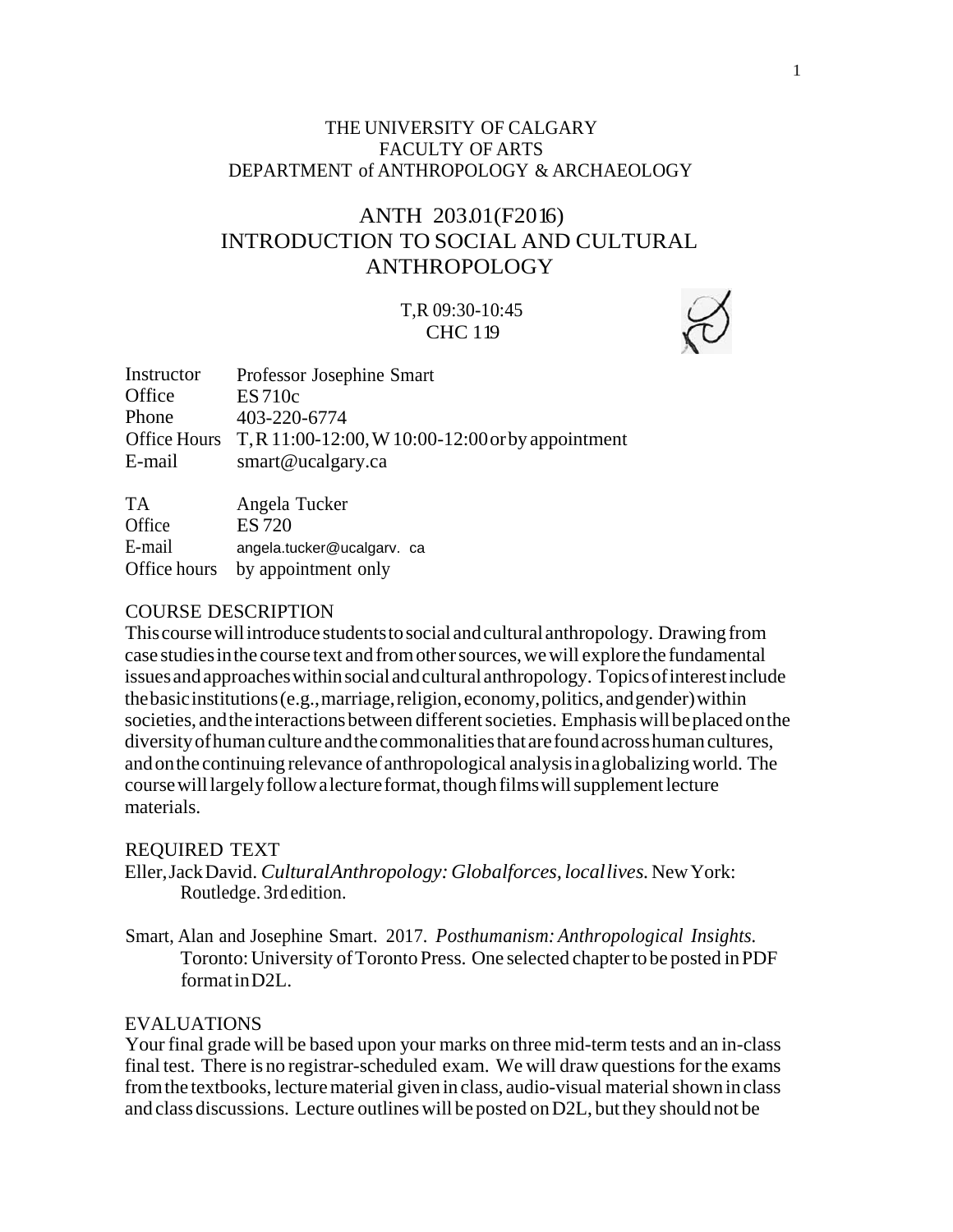considered tobe equivalent tothematerial covered inclass,which isalltestablematerial.

| Mid-term exam#1     | 30\% 06-0ct-2016 |
|---------------------|------------------|
| Mid-term exam #2    | 30\% 01-Nov-2016 |
| Mid-term exam $#3$  | 30\% 24-Nov-2016 |
| In-class final test | 10\% 06-Dec-2016 |

*Grading scheme:*

| $A+$         | $100 - 94.9\%$ | R.         | 79.8-74.9% | $\Gamma$     | 62.8-58.9%     |
|--------------|----------------|------------|------------|--------------|----------------|
| $\mathsf{A}$ | 94.8-89.9%     | <b>B</b> - | 74.8-70.9% | $1) +$       | 58.8-54.9%     |
| $A -$        | 89.8-84.9%     |            | 70.8-66.9% | $\mathbf{D}$ | 54.8-49.9%     |
| $B+$         | 84.8-79.9%     | <b>C</b>   | 66.8-62.9% | E            | 49.8% and less |

Rulesaboutmake-upexams:Properdocumentationsmustbepresentedtosubstantiate all requests for make-up exams which must be completed within 5 days of an exam. Vacation plans, heavyworkload, etc. arenot acceptable reasonsto gainpermission torewrite anexam, only medical and other emergencies will be considered.

Course appeals(grades,missed exams)havetobemade inwriting.Whilethe instructor will attempt to respond to emails in a timely fashion, that is, within two working days, volume may mean that delays may extend beyond this period. In other words, don't send an email about the test an hour before and expect a response. Itshould also be noted that weekend isofflimittoemailcommunications.

Academic Accommodations:

The academic accommodations policy can be found at [http://wwwucalgary.ca/access/accommodations/policy.](http://wwwucalgary.ca/access/accommodations/policy)

It is the student's responsibility to request academic accommodations. If you are a student with a documented disability who may require academic accommodations and have not registered with Student Accessibility Services, please contact them at 403- 220-6019. Students that have not registered with the SAS are not eligible for formal academic accommodations. More information about the academic accommodations can be found at [http://wwww.ucalgary.ca/access.](http://wwww.ucalgary.ca/access)

# PLAGIARISM AND CHEATING

Plagiarism: "to steal and pass offthe ideas or words of another as one's own" (Webster's). Plagiarism willnot be tolerated andwill automatically result in a failing grade for the submission. Any student caught plagiarizing July also be subject to additionalUniversity sanctions.Studentsareexpectedtobefamiliarwiththe Anthropology Departments policy on intellectual honesty available at: htq?s[://www.anth.ucalgary.ca/home/links/intellectual-honesty-guidelines](http://www.anth.ucalgary.ca/home/links/intellectual-honesty-guidelines)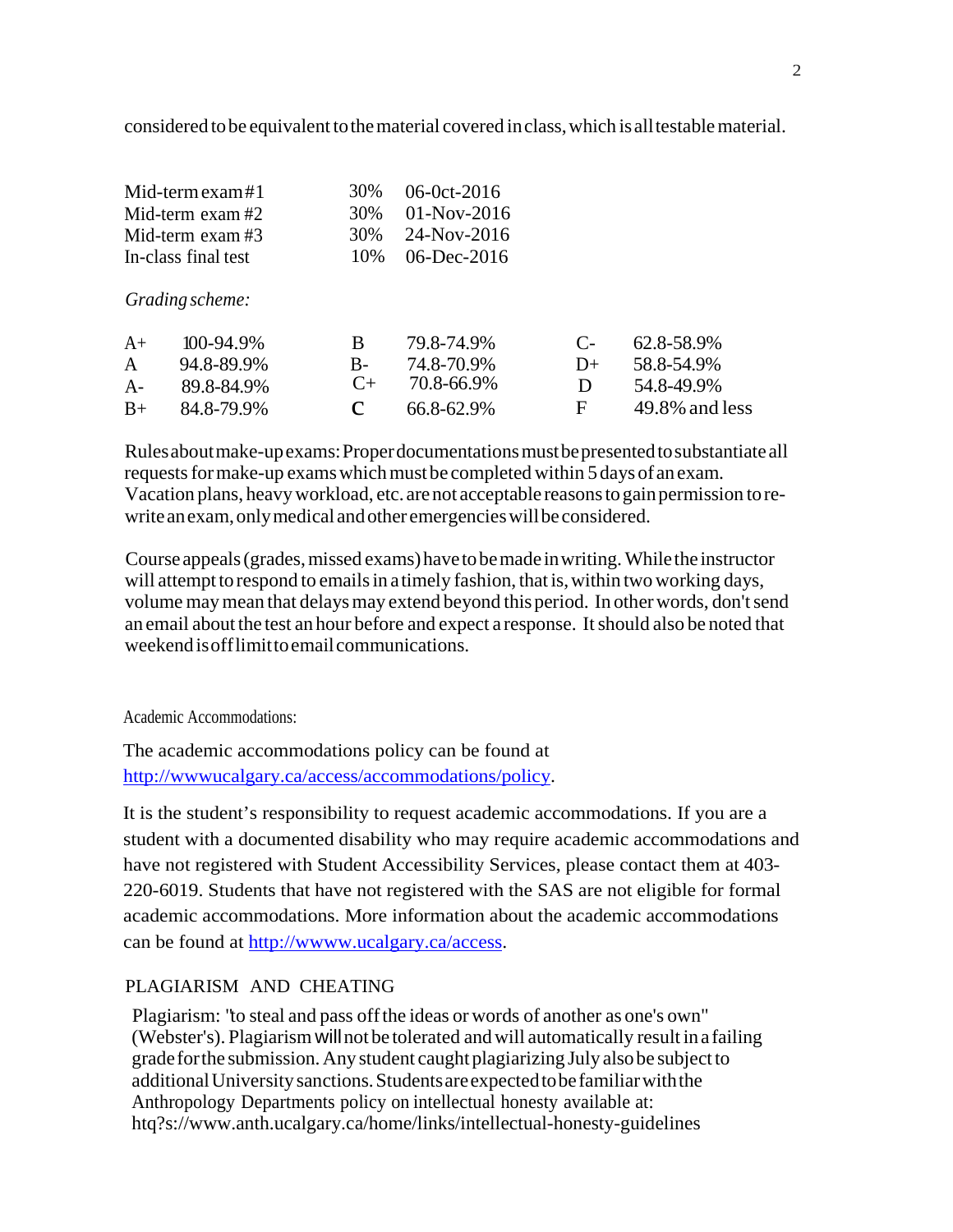Emergency Evacuation:

In the event of an emergency that requires evacuation, please refer to the following link to become familiar with the assembly points for the class:

htms[://www.ucalgacy.ca/emergencyplan/home/evacuation-assembly-points/assembly](http://www.ucalgacy.ca/emergencyplan/home/evacuation-assembly-points/assembly)points .

# USRI:

Atthe University of Calgary, feedback furnished by students through the Universal Student Ratings of Instruction (USRI) survey provides valuable information to help with evaluating instruction, enhancing learning and teaching, and selecting courses [\(www.ucalgary.ca/usri\).](http://www.ucalgary.ca/usri))

Your responses are appreciated - please participate in USRI Surveys.

The Department of Anthropology and Archaeology's FOIP (Freedom of Information and Privacy) policy requires all reports/examinations to be returned to students during class time orthe instructor's office hours. Any termwork not picked up will be placed in the Anthropology Office (ES 620) for distribution. Any student not wishing to have their work placed in the office must make alternate arrangements with the course instructor early inthe term.

Freedom of Information and Protection of Privacy Act:

The University of Calgary is committed to protecting the privacy of individuals who work and study at the University or who otherwise interact with the University in accordance with the standards set out in the Freedom of Information and Protection of Privacy Act.

Please refer to the following link for detailed information: <http://www.ucalgary.ca/secretariat/system/files/foip%20overview.pdf>

The Department of Anthropology and Archaeology's FOIP (Freedom of Information and Privacy)policyrequiresallreports/examinationstobereturnedtostudentsduringclass time orthe instructor's office hours. Any termwork not picked upwill be placed in the Anthropology and Archaeology Office (ES620) for distribution. Any student not wishing to have their work placed in the office must make alternate arrangements with the course instructor early in the term.

# Safewalk Information:

CampusSecurity,inpartnershipwiththeStudents'Union,providestheSafewalkservice, 24 hours a day to any location on Campus including the LRT, parking lots, bus zones and University residences. Contact Campus Security at (403) 220-5333 oruse ahelpphone, and Safewalkers or a Campus Security Officer will accompany you to your campus destination.

Faculty of Arts Program Advising and Student Information Resources: Have a question, but not sure where to start? The new Faculty of Arts Program Information Centre (PIC) is your information resource for everything in Arts! Drop in at SSI10,callus at403-220-3580 or email us at [artsads@ucalgary.ca.](mailto:artsads@ucalgary.ca) You can alsovisitthe